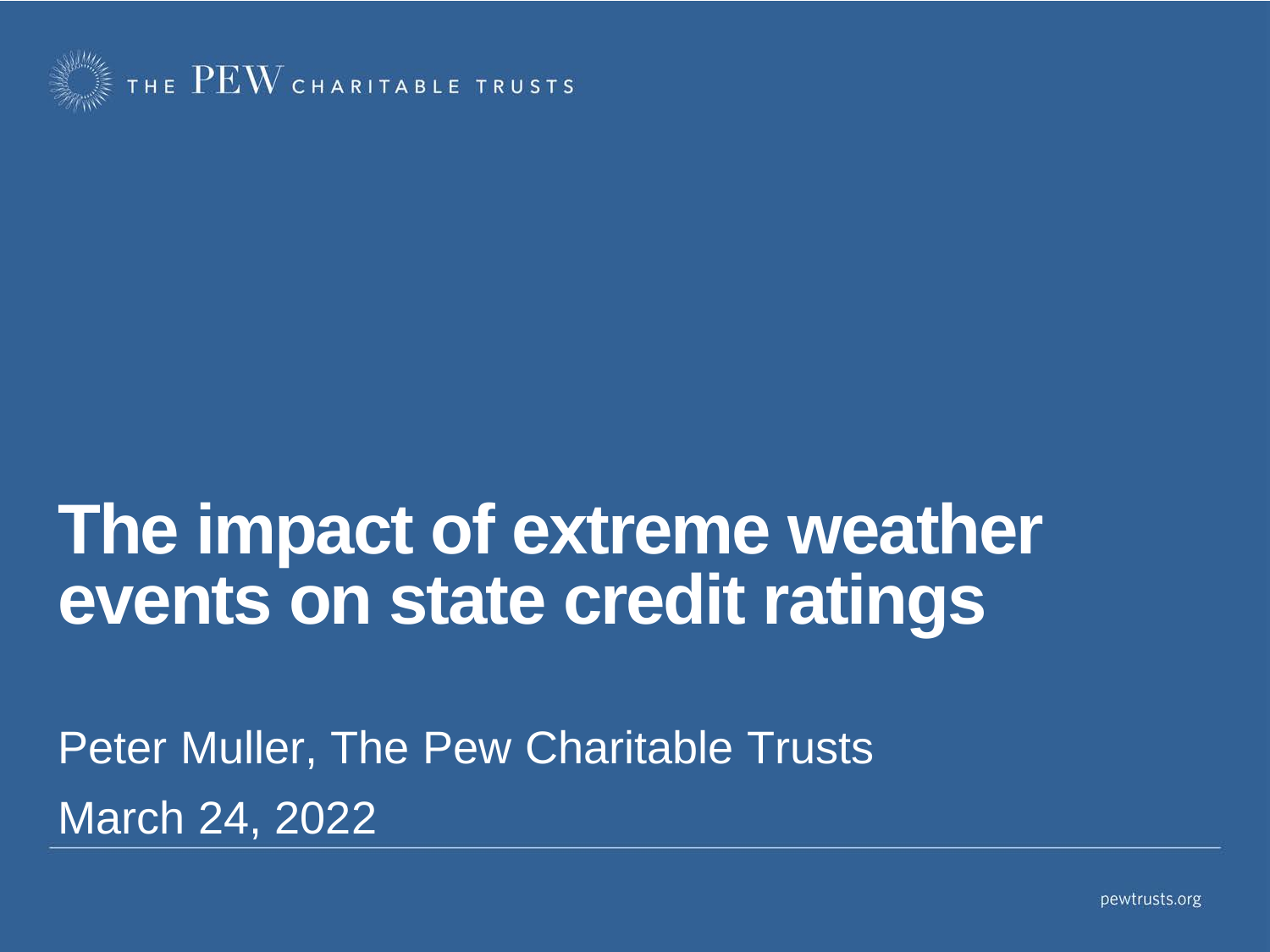#### **About Pew**

- The Pew Charitable Trusts is a non-partisan, nonprofit, research and policy organization.
- Pew projects provide research and technical assistance on issues pertaining to environment, health, fiscal and economic policies, and safety and justice.
- Pew projects aim to help leaders understand and address issues in a research-based, data-driven way.

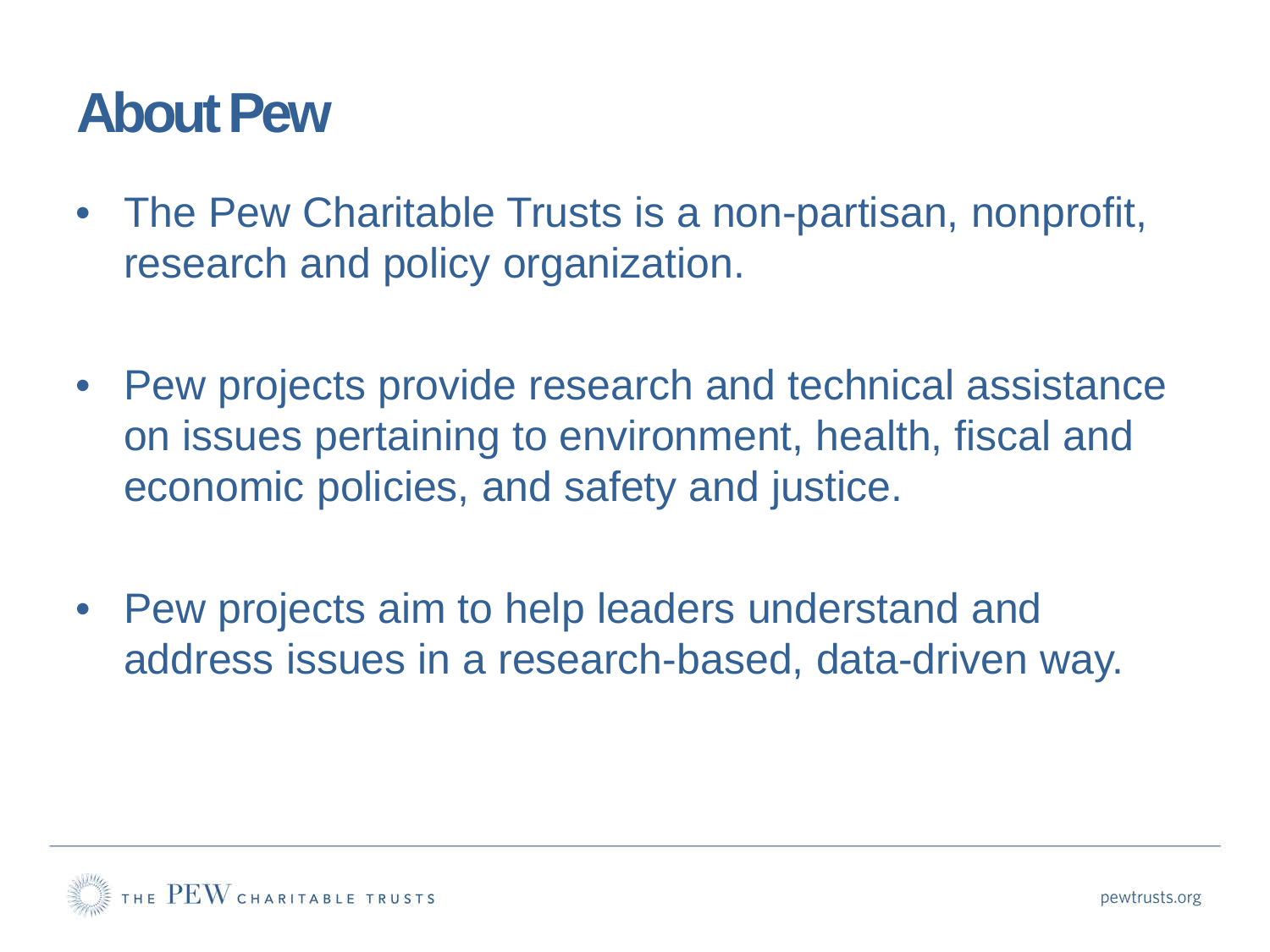### **About Pew**

- Pew's fiscal policy teams focus on long-term fiscal stability for states, including:
	- Addressing **persistent budget imbalances**
	- Preparing for **economic downturns**
	- Identifying **emerging fiscal risks**
- Pew aims to help improve the overall fiscal health of states.

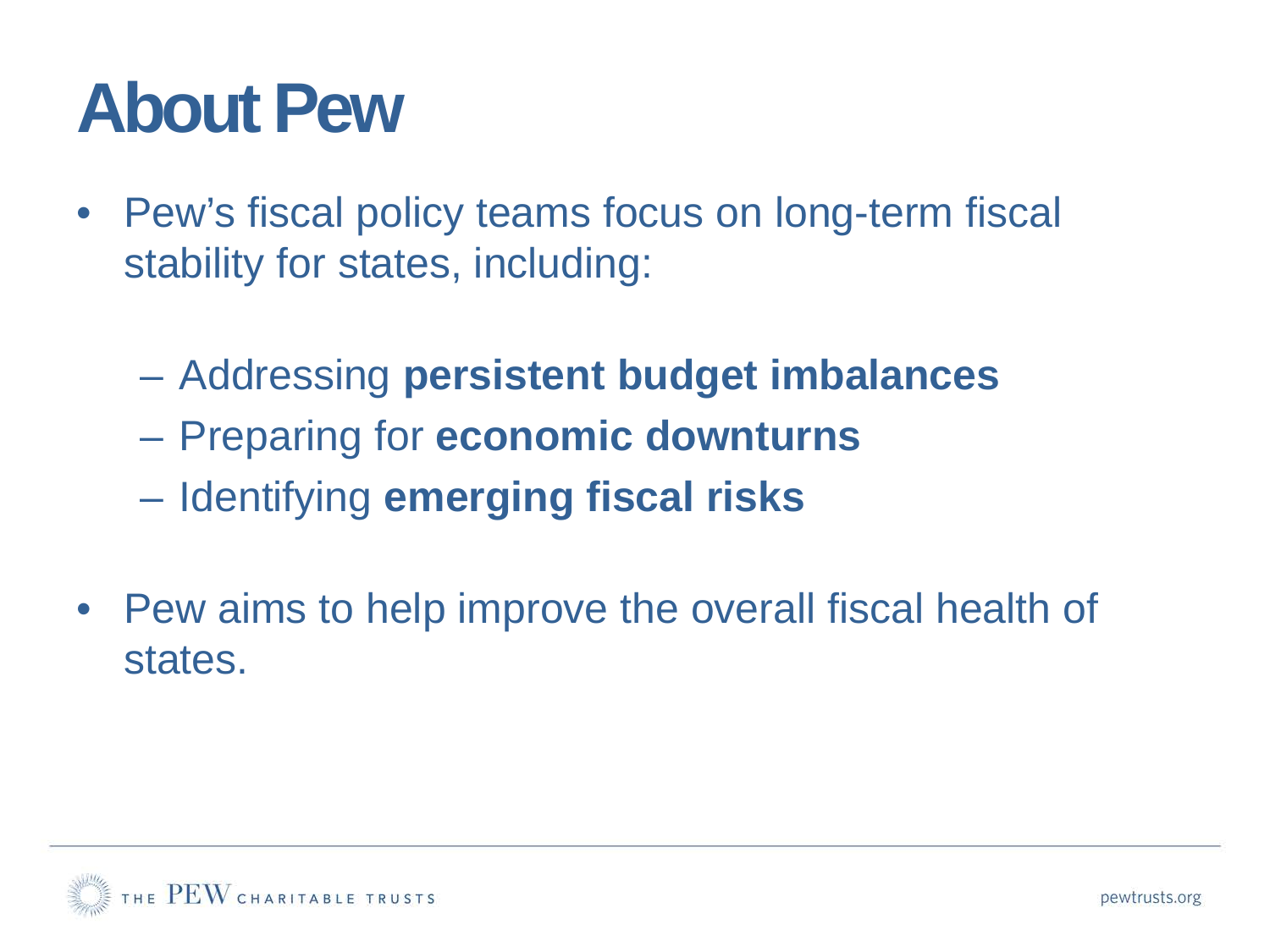### **Factors that impact credit ratings**

- General factors
	- Economic strength
	- Fiscal strength
	- Institutional strength
	- Debt/liabilities
- ESG factors
	- Environmental, social, and governance factors

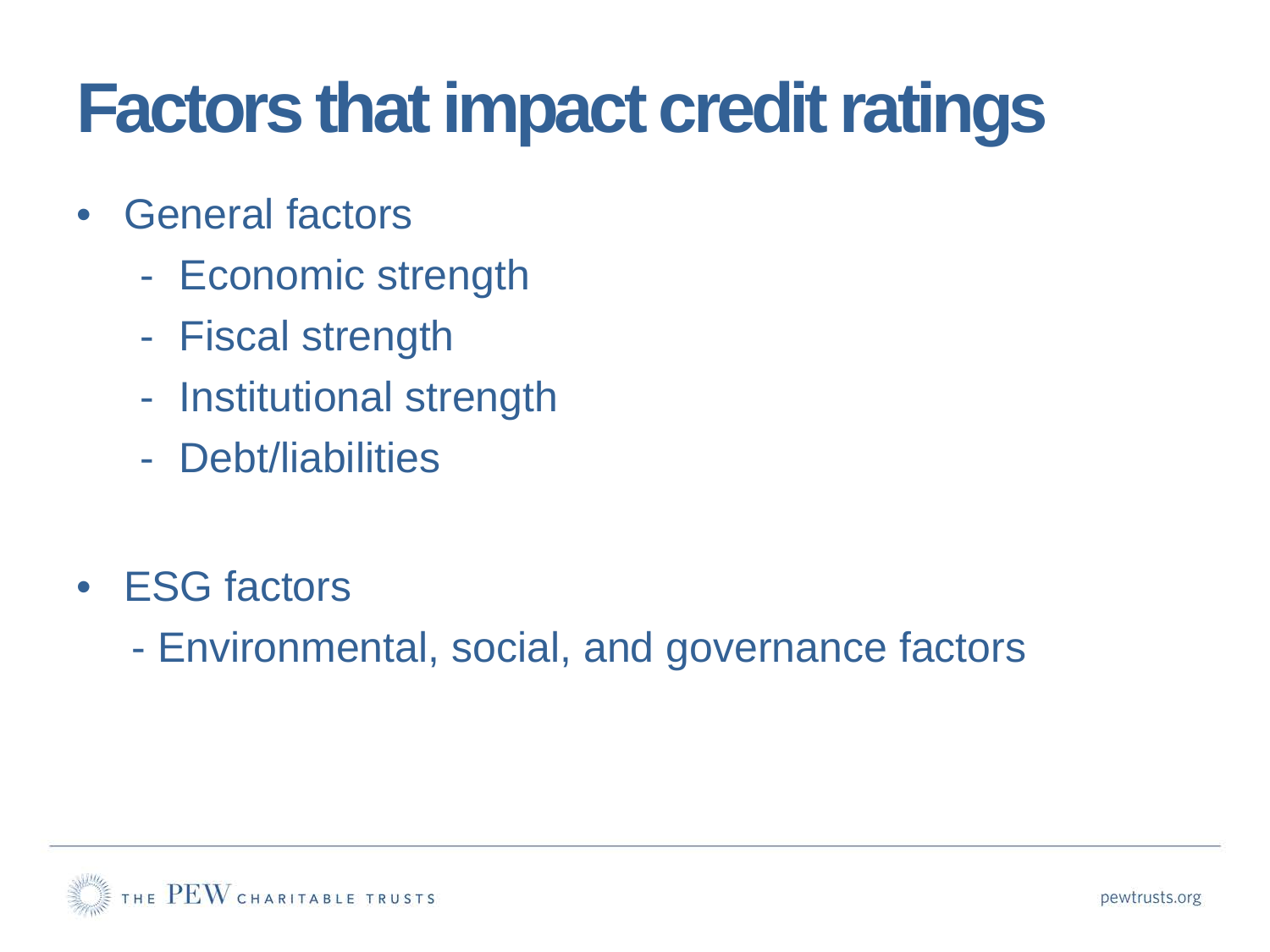# **Emerging fiscal risks: Environment**

- Lower credit ratings increase the cost of borrowing for states.
- The factors that impact credit ratings also impact states' long-term fiscal health.

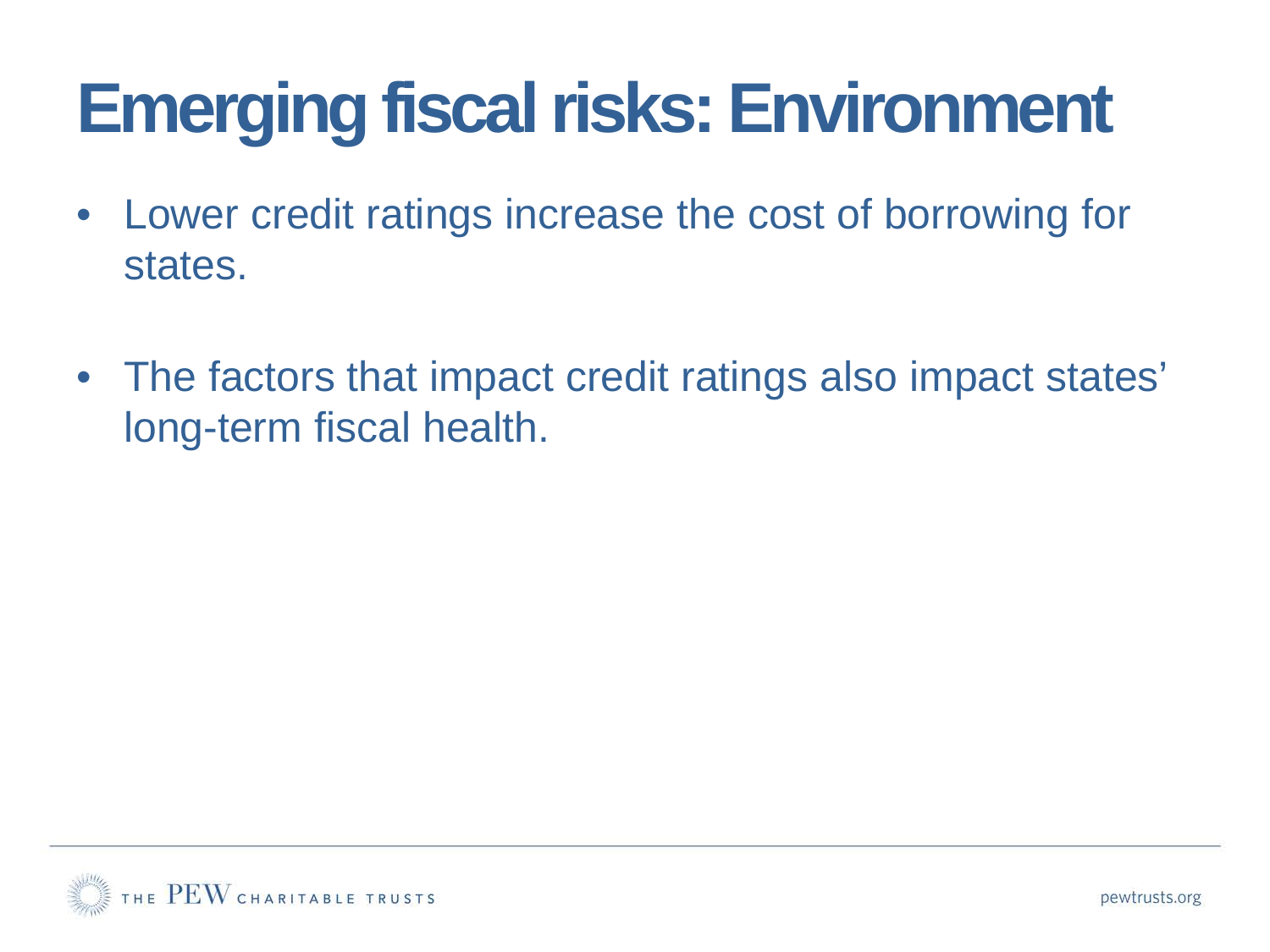### **Physical risks posed by extreme weather events**

- People, places, assets or income can suffer negative impacts caused by natural disasters or long-term weather changes.
- These can appear as short-term shocks or longer-term trends.

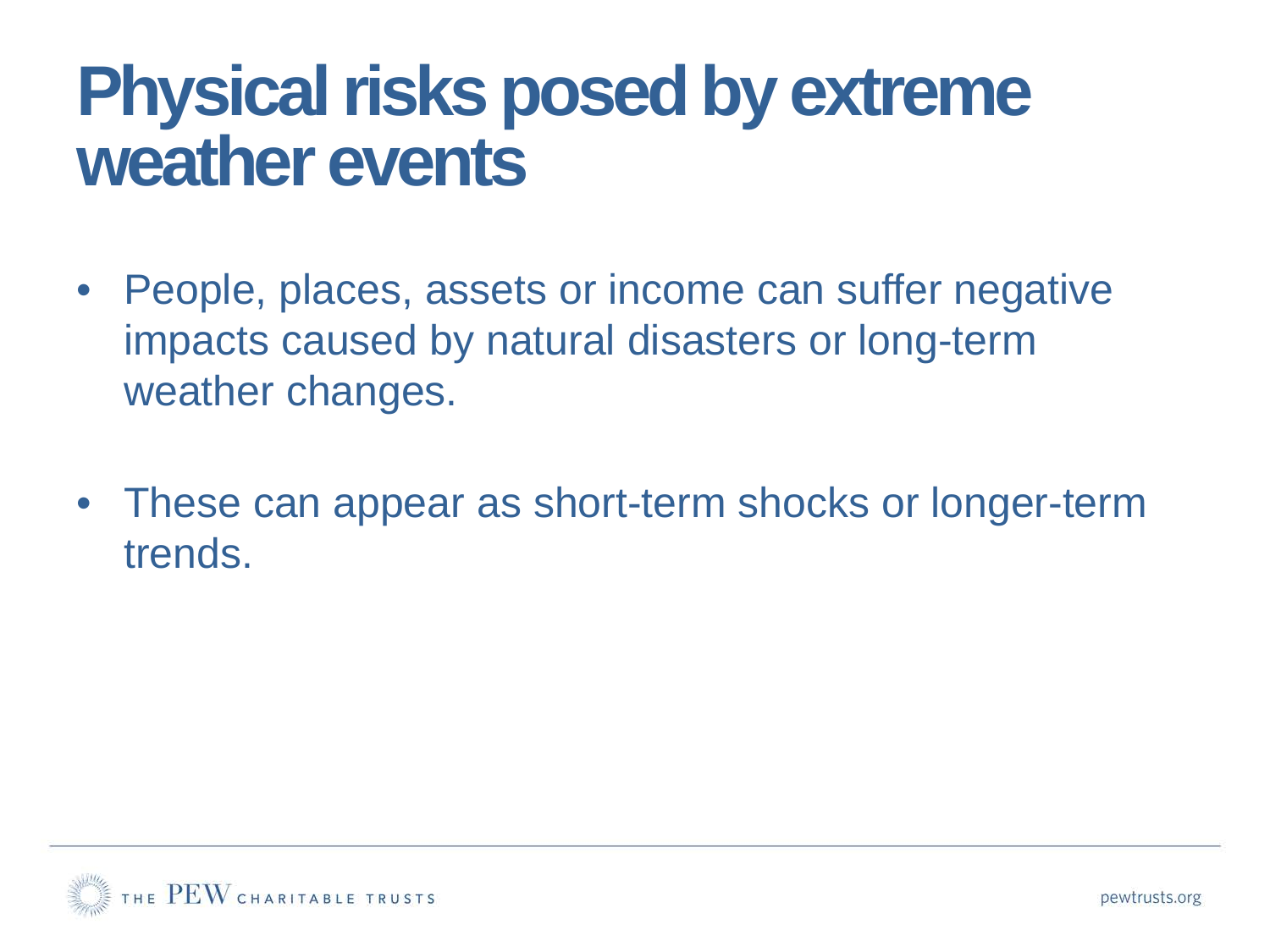### **Physical risks posed by extreme weather events**

- Spending on disasters and emergency management has increased.
	- Frequency + cost of natural disasters has increased: FEMA's Public Assistance Grant Program increased by 23% decade over decade.
- Low frequency, high-cost events can create volatility in funding needs.
- Significant support is currently being provided by the federal government.

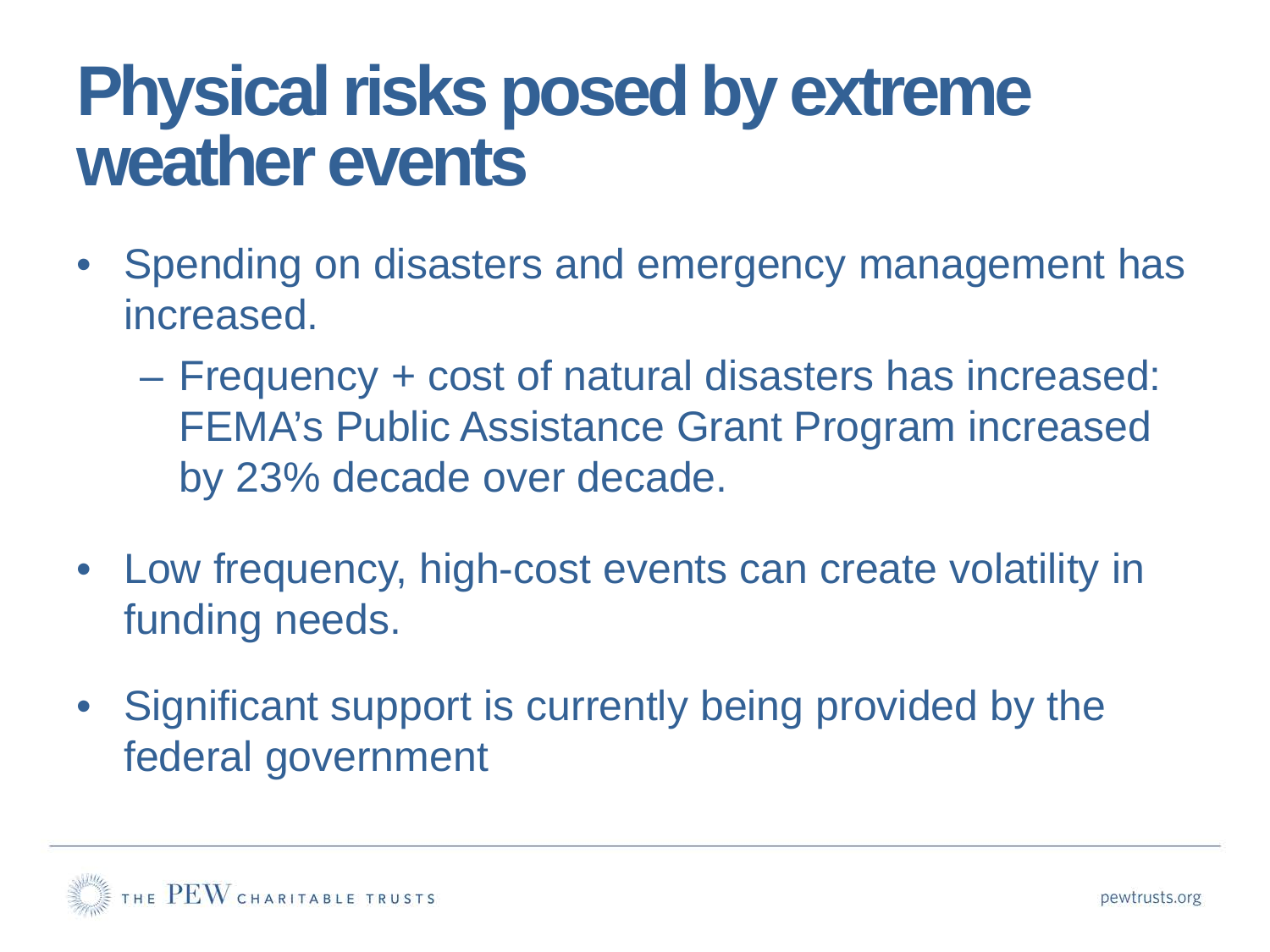### **Physical risks posed by extreme weather events**

- Risks to state assets and infrastructure
	- Increased costs to repair, rebuild, and strengthen
	- Shortened asset lifespans
	- Unfunded liabilities could affect credit, weaken fiscal strength in future
- Mitigation activities have shown a 6:1 return on investment.

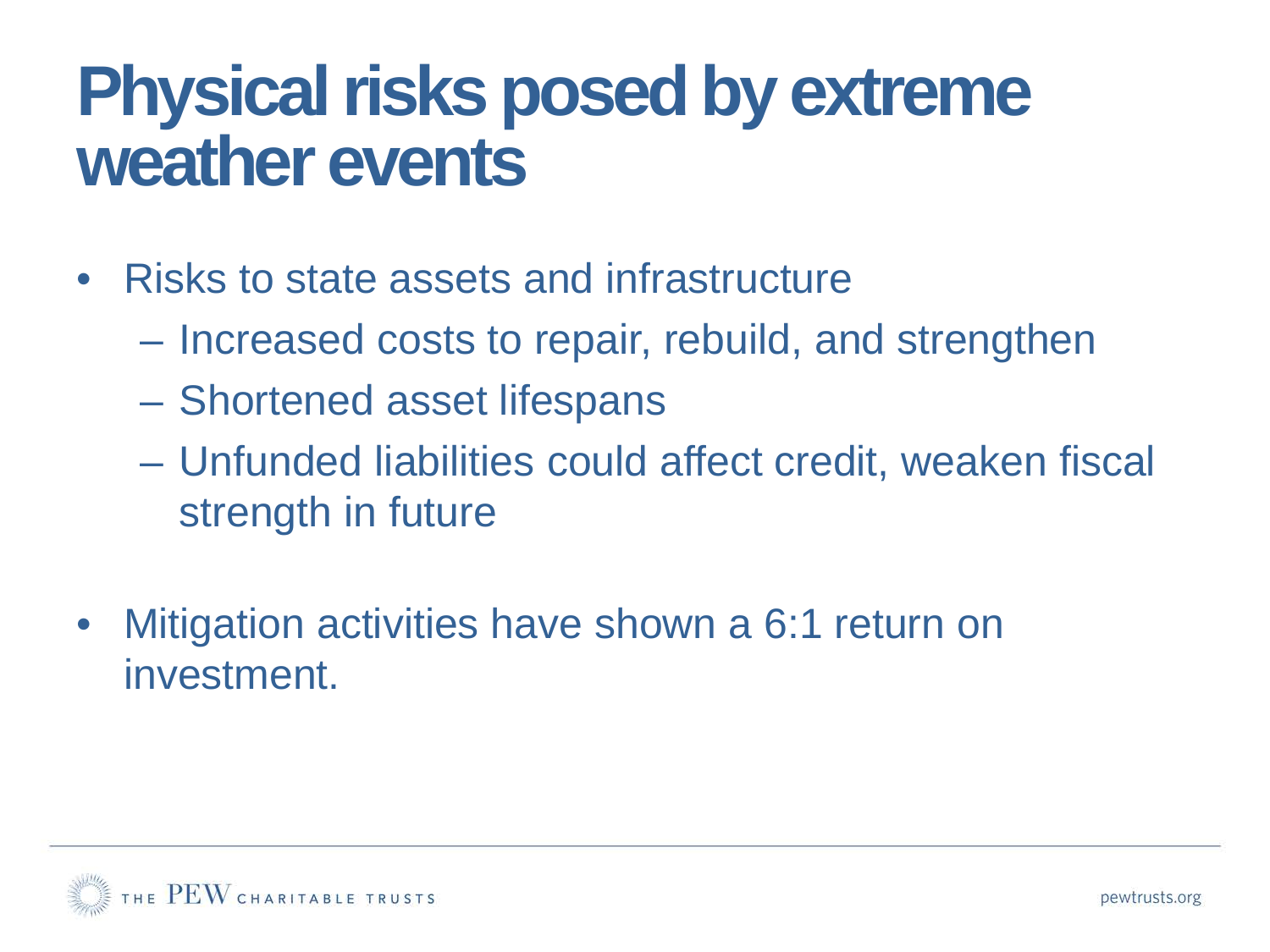### **Transition risks posed by reactions to extreme weather events**

- Economic disruption
	- Disruptions to key industries or shifts in consumption patterns can impact available revenue.
	- Economic concentration can increase vulnerability.
- Population shifts
	- Temporary: Driven by disaster shocks
	- Long-term: Driven by more persistent changes, can impact long-term fiscal stability

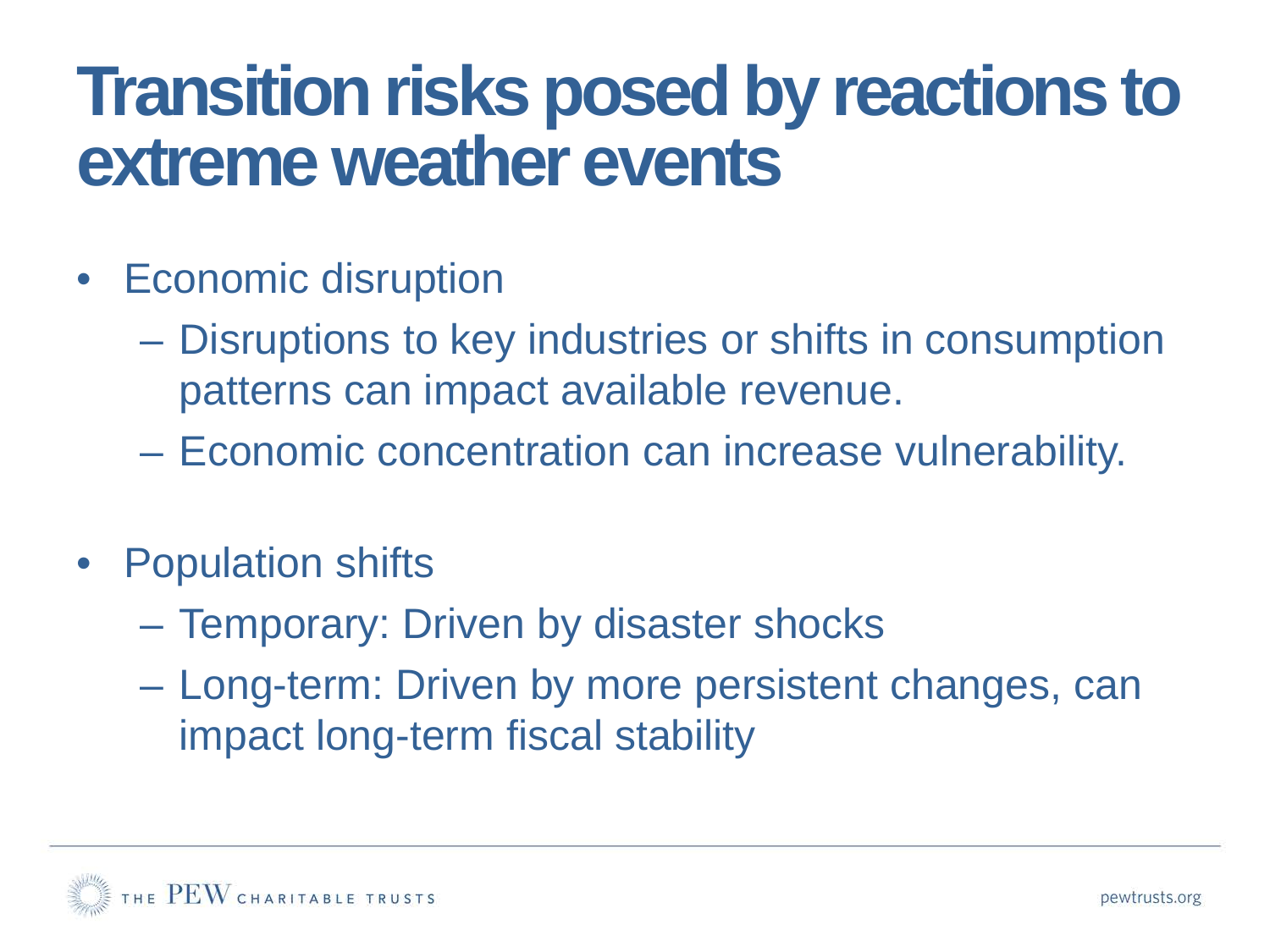### **Important questions to consider**

- How and when will ratings be affected?
	- How material are these risks for state credit rating purposes at this point?
	- How does federal financial support fit into these risk considerations?
- How do these risks affect access to credit for local governments?

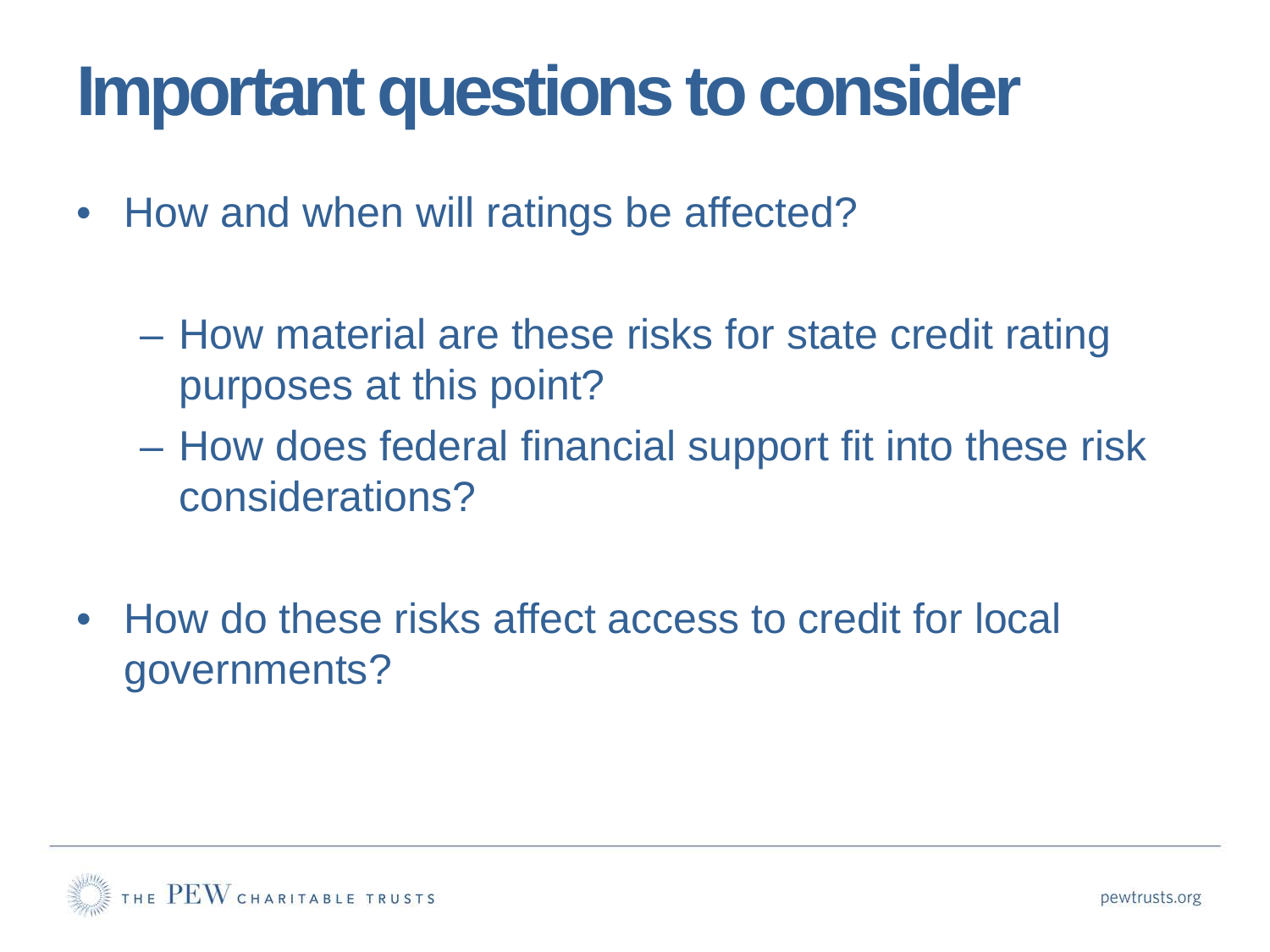# **How are states responding?**

- **North Carolina**: Produced a comprehensive Climate Risk Assessment Plan in 2020.
- **California**: Simulated the likelihood and magnitude of wildfires across the Sierra Nevada forest through 2099.
- **Maryland: Commissioned a public pension risk** assessment that considered different climate scenarios.

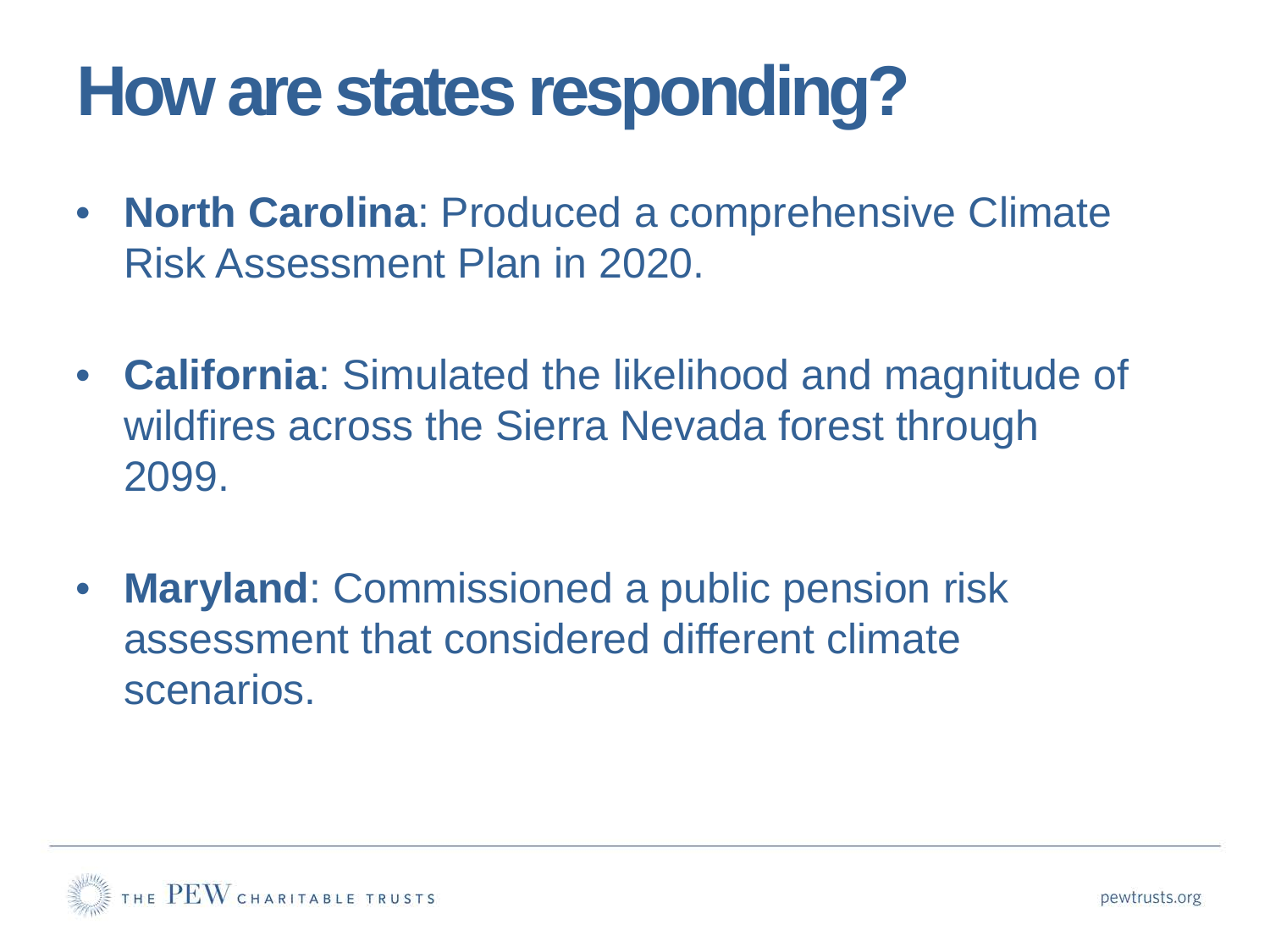### **Federal activity to watch**

- Recent announcement of new SEC rules on private sector ESG disclosures of both emissions and climate risk.
- MSRB is seeking input from municipal bond market participate on disclosure of ESG information.
- US Department of Treasury plans to publish a study of climate-related risk in the insurance industry at the end of this year.

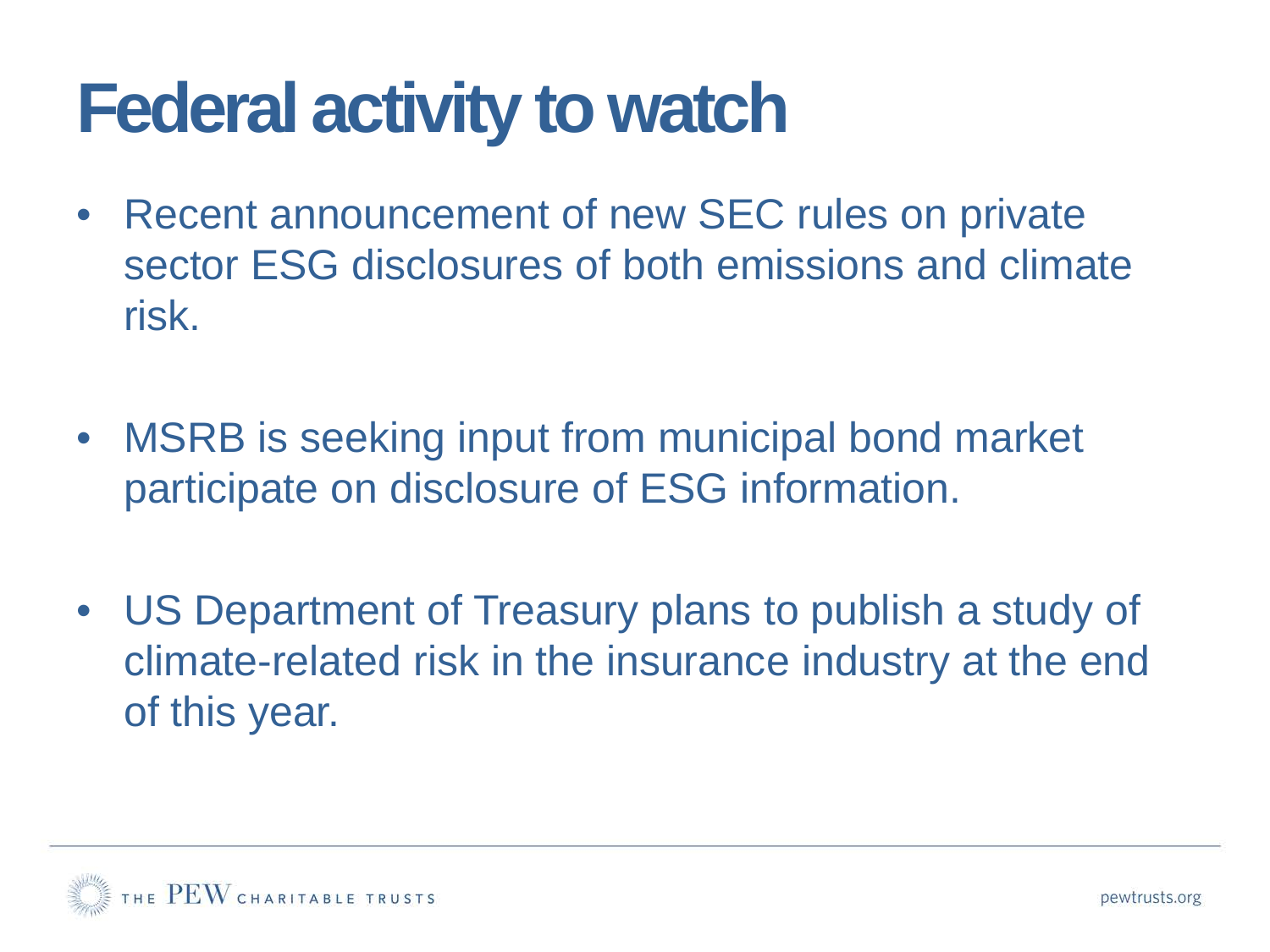### **Key takeaways**

- Assessing and analyzing risks is key.
- Environmental risks should be part of, not separate from, broader considerations of state long-term fiscal health.
- State and local governments are beginning to take action in recognition of these risks.